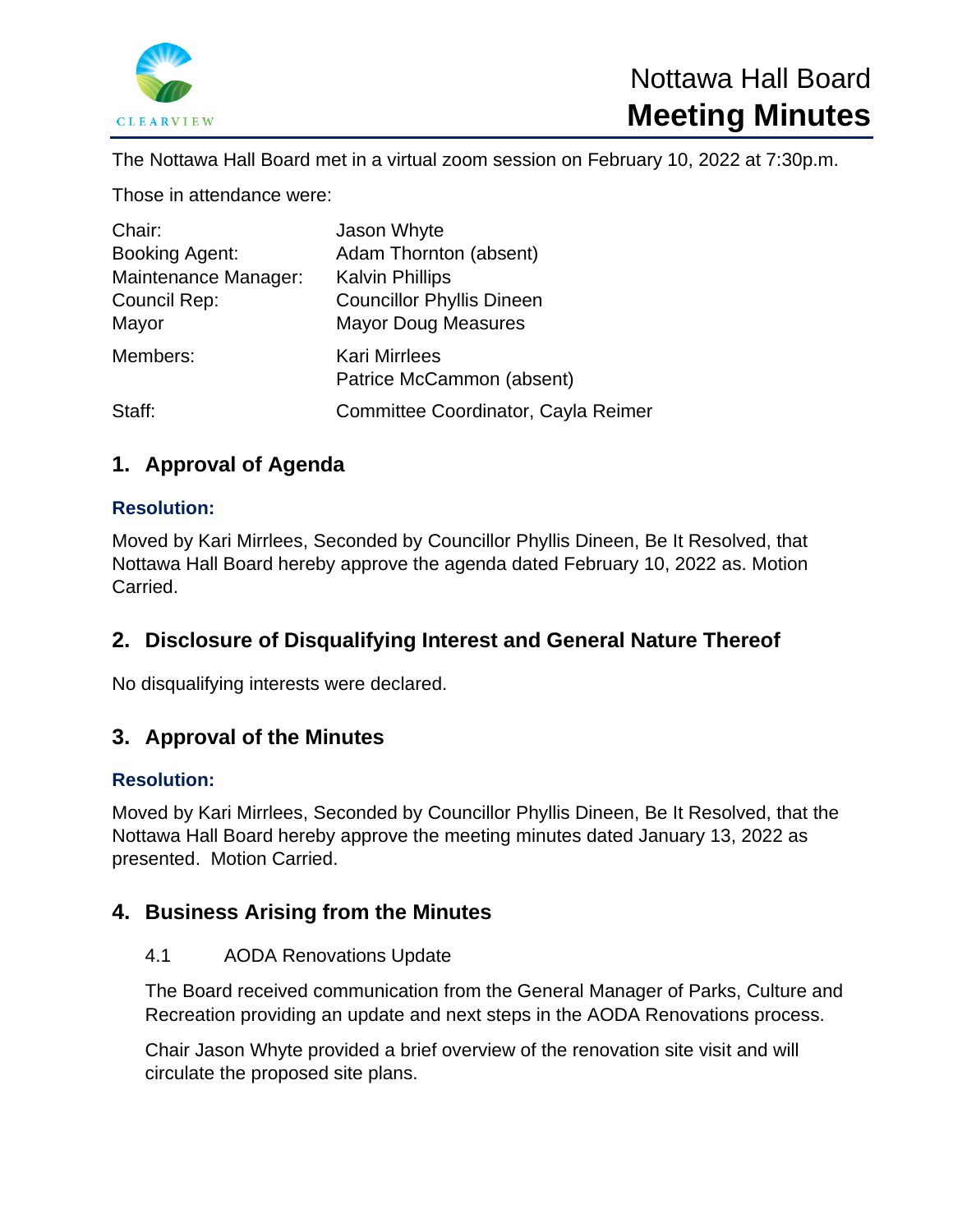### 4.2 COVID Update

The Board received communication from the Parks, Culture, and Recreation Department outlining updated COVID-19 measures and highlighted contact tracing and screening requirements and updates. Mayor Measures provided additional information on the QR codes and screening.

# **5. Rental Report**

Adam Thornton was not available to provide an update.

# **6. Financial Report**

A financial report was not available.

# **7. New Business Events**

### 7.1 Beer & Cider Fest

Councillor Phyllis Dineen provided an update on potential brewery participants.

### 7.2 Lobster and Laughs

The Board discussed the possibility of hosting the Lobster and Laughs event and will add to the March Meeting Agenda.

#### 7.3 Scrap Metal

Councillor Phyllis Dineen proposed hosting a scrap metal drive. The Board discussed having the bin available for the Beer & Cider Fest.

## **8. Maintenance Report**

Kalvin went through the Hall last week and everything looks good.

Mayor Measures indicated the snowflake décor was not lit and recommended checking on it.

## **9. Next Meeting** – March 10, 2022 at 7:00 p.m.

## **10.Motion to Adjourn**

### **Resolution:**

Moved by Councillor Phyllis Dineen, Seconded by Kalvin Phillips, Be It Resolved, that the Nottawa Hall Board Meeting hereby be adjourned at 7:55 p.m. Motion Carried.